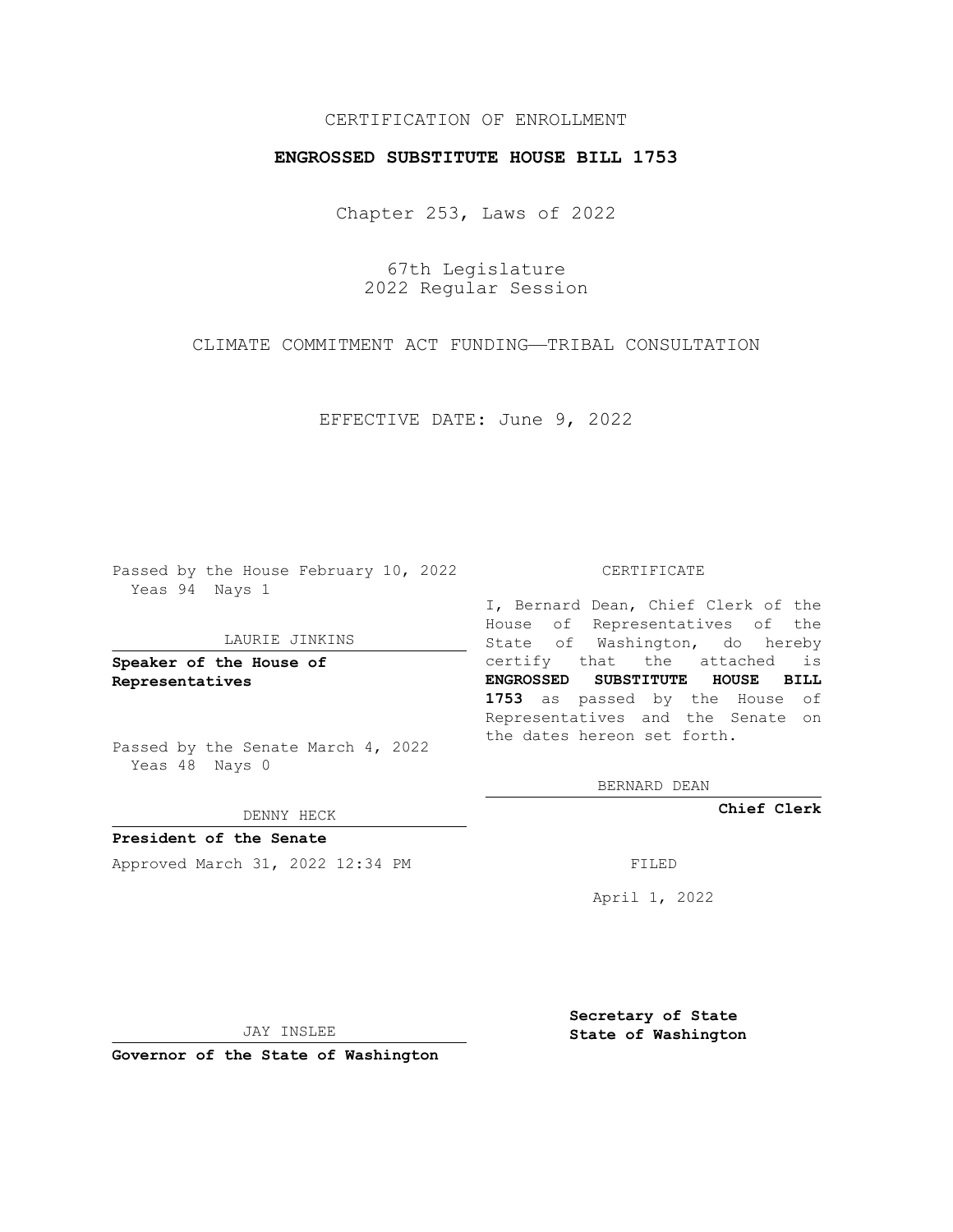## **ENGROSSED SUBSTITUTE HOUSE BILL 1753**

Passed Legislature - 2022 Regular Session

**State of Washington 67th Legislature 2022 Regular Session**

**By** House Environment & Energy (originally sponsored by Representatives Lekanoff, Fitzgibbon, Valdez, Bateman, Ramel, Sullivan, Simmons, Ormsby, and Young; by request of Office of the Governor)

READ FIRST TIME 01/31/22.

1 AN ACT Relating to tribal consultation regarding the use of 2 certain funding authorized by the climate commitment act; amending 3 RCW 70A.65.250; reenacting and amending RCW 43.376.020; and adding a 4 new section to chapter 70A.65 RCW.

5 BE IT ENACTED BY THE LEGISLATURE OF THE STATE OF WASHINGTON:

6 NEW SECTION. **Sec. 1.** A new section is added to chapter 70A.65 7 RCW to read as follows:

 (1) Agencies that allocate funding or administer grant programs appropriated from the climate investment account created in RCW 70A.65.250, the climate commitment account created in RCW 70A.65.260, and the natural climate solutions account created in RCW 70A.65.270 must offer early, meaningful, and individual consultation with any affected federally recognized tribe on all funding decisions and funding programs that may impact tribal resources, including tribal cultural resources, archaeological sites, sacred sites, fisheries, or other rights and interests in tribal lands and lands within which a tribe or tribes possess rights reserved or protected by federal treaty, statute, or executive order. The consultation is independent 19 of, and in addition to, any public participation process required by federal or state law, or by a federal or state agency, including the requirements of Executive Order 21-02 related to archaeological and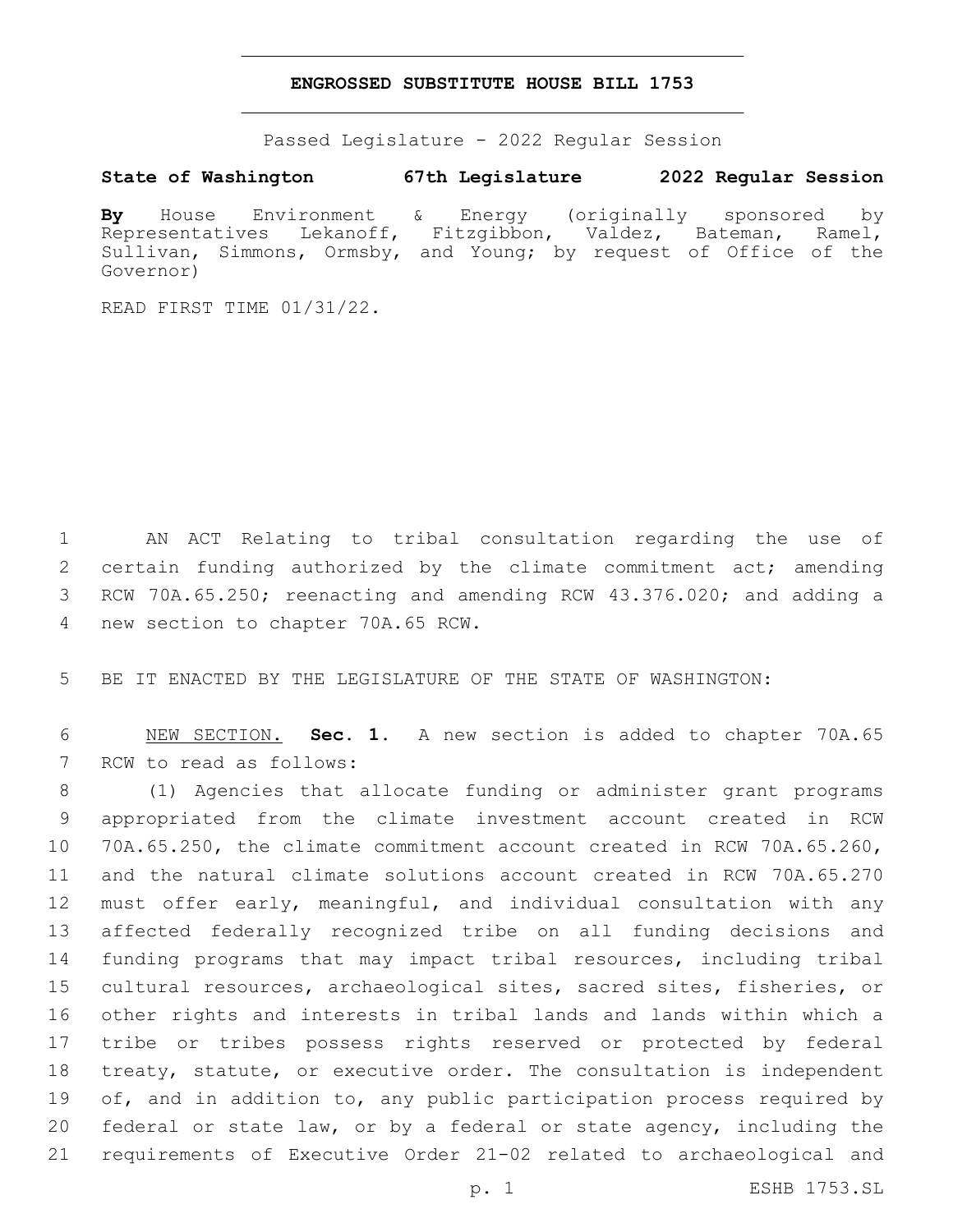cultural resources, and regardless of whether the agency receives a request for consultation from a federally recognized tribe. The goal of the consultation process is to identify tribal resources or rights potentially affected by the funding decisions and funding programs, assess their effects, and seek ways to avoid, minimize, or mitigate any adverse effects on tribal resources or rights.6

 (2) At the earliest possible date prior to submittal of an application, applicants for funding from the accounts created in RCW 70A.65.250, 70A.65.260, and 70A.65.270 shall engage in a preapplication process with all affected federally recognized tribes 11 within the project area.

 (a) The preapplication process must include the applicant notifying the department of archaeology and historic preservation, the department of fish and wildlife, and all affected federally recognized tribes within the project area. The notification must include geographical location, detailed scope of the proposed project, preliminary application details available to federal, state, or local governmental jurisdictions, and all publicly available 19 materials, including public funding sources.

 (b) The applicant must also offer to discuss the project with the department of archaeology and historic preservation, the department of fish and wildlife, and all affected federally recognized tribes within the project area. Discussions may include the project's impact to tribal resources, including tribal cultural resources, 25 archaeological sites, sacred sites, fisheries, or other rights and interests in tribal lands and lands within which a tribe or tribes possess rights reserved or protected by federal treaty, statute, or 28 executive order.

 (c) All affected federally recognized tribes may submit to the appropriate agency or agencies a summary of tribal issues, questions, concerns, or other statements regarding the project, which must become part of the official application file. The summary does not limit what issues affected federally recognized tribes may raise in the consultation process identified in subsections (1), (3) through  $(7)$ , and  $(9)$  of this section.

 (d) The notification and offer to initiate discussion must be documented with the application when it is filed, and a copy of the application must be delivered to the department of archaeology and historic preservation, the department of fish and wildlife, and to the affected federally recognized tribe or tribes. If the discussions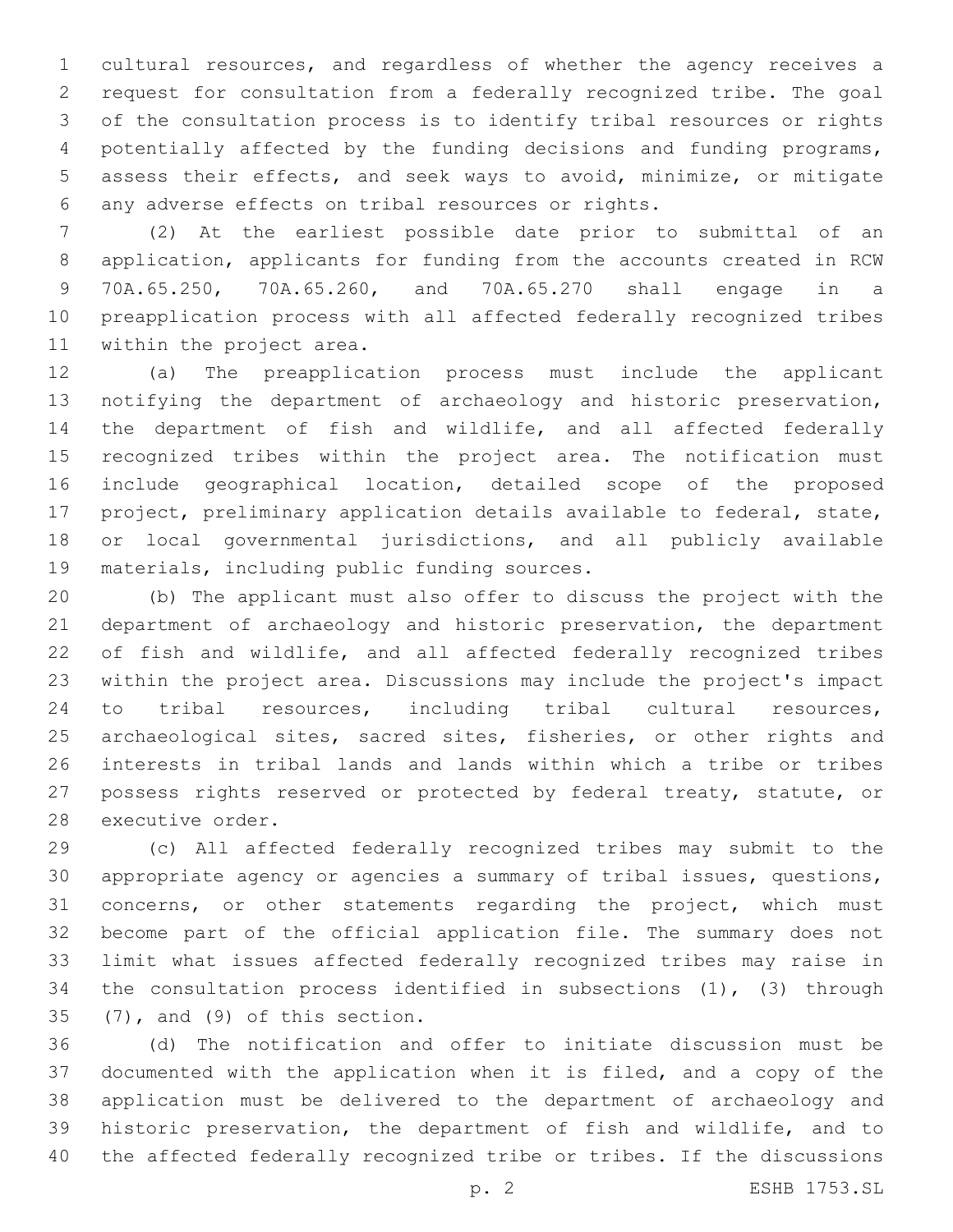pursuant to (b) of this subsection do not occur, the applicant must document the reason why the discussion or discussions did not occur.

 (e) Nothing in this section may be interpreted to require the disclosure of information that is exempt from disclosure pursuant to RCW 42.56.300 or federal law, including section 304 of the national historic preservation act of 1966. Any information that is exempt from disclosure pursuant to RCW 42.56.300 or federal law, including section 304 of the national historic preservation act of 1966, shall 9 not become part of the official application file.

 (3) If any funding decision, program, project, or activity that may impact tribal resources, including tribal cultural resources, archaeological sites, sacred sites, fisheries, or other rights and interests in tribal lands and lands within which a tribe or tribes possess rights reserved by federal treaty, statute, or executive order is funded from the accounts created in RCW 70A.65.250, 70A.65.260, and 70A.65.270 without such a consultation with an affected federally recognized tribe, the affected federally recognized tribe may request that all further action on the decision, program, project, or activity cease until meaningful consultation is completed. Upon receipt of such a request by an agency or agencies with the authority to allocate funding or administer grant programs from the accounts listed in subsection (1) of this section in support of the proposed project, further action by the agency or agencies on any decision, program, project, or activity that would result in significant physical disturbance of the tribal resource or resources described in this subsection must cease until the consultation has 27 been completed.

 (4) Upon completion of agency and tribal consultation, an affected federally recognized tribe may request a formal review of the consultation by submitting a request to the governor's office of Indian affairs and notifying the appropriate agencies and the department of archaeology and historic preservation. The state agencies and tribe must meet to initiate discussion within no more than 20 days of the request. This consultation must be offered and conducted separately with each affected federally recognized tribe, unless the tribes agree to conduct a joint consultation with the 37 state.

 (5) After the state agencies and tribe or tribes have conducted a formal review under subsection (4) of this section, an affected federally recognized tribe or state agency may request that the

p. 3 ESHB 1753.SL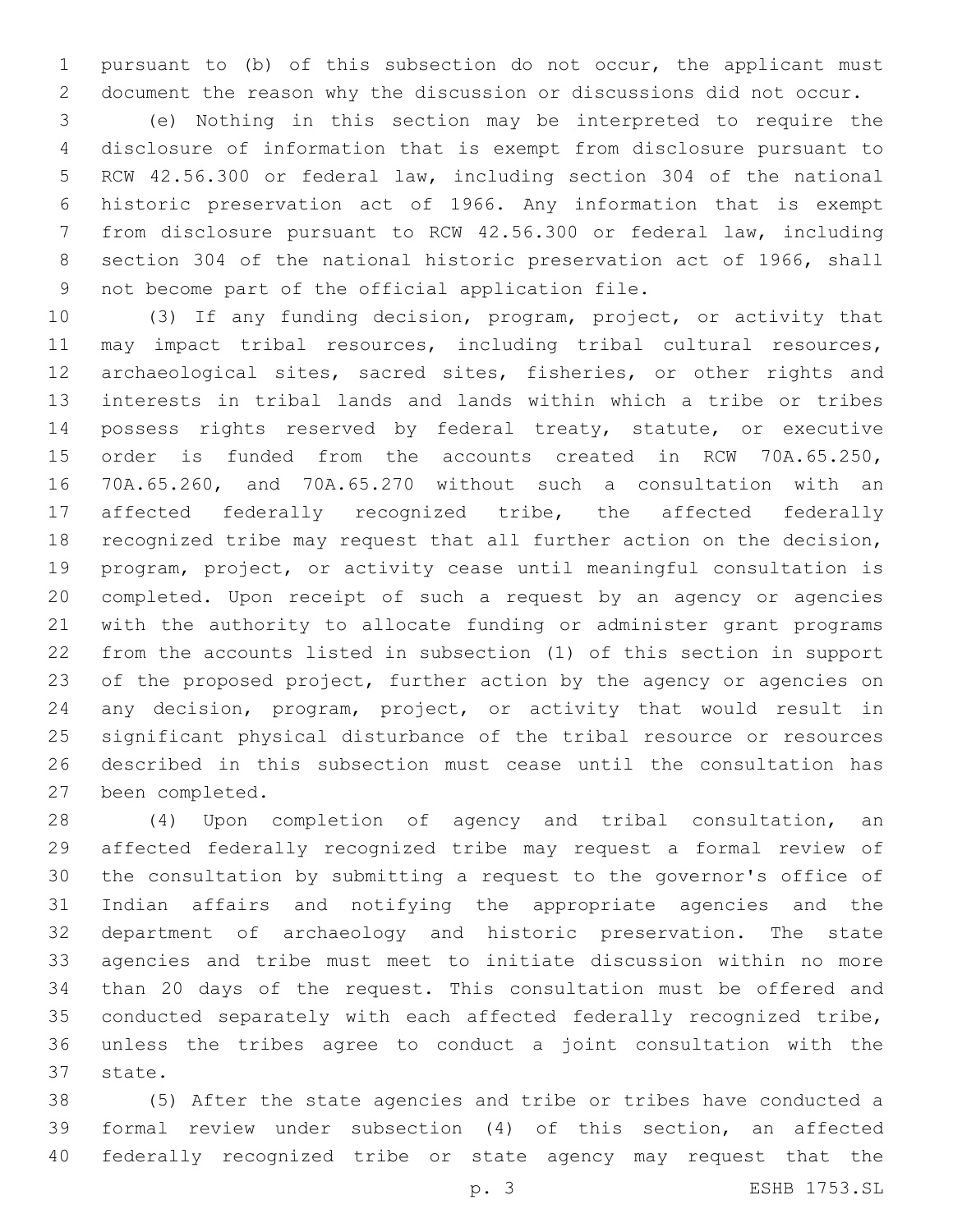governor and an elected tribal leader or leaders of a federally recognized tribal government meet to formally consider the recommendations from the parties. If requested, this meeting must occur within 30 days of the request, except that a federally recognized tribe may choose to opt out of the meeting. This timeline may be extended by mutual agreement between the governor and the 7 tribal leaders.

 (6) After the meeting identified in subsection (5) of this section has occurred, the governor or an elected tribal leader of a federally recognized tribe may call for the state and tribe or tribes to enter into formal mediation, except that a federally recognized tribe may choose to opt out of the mediation. If entered into, the mediation must be conducted as a government-to-government proceeding, with each sovereign government retaining their right to a final decision that meets their separate obligations and interests. Mediators must be jointly selected by the parties to the mediation. An agreement between the governor and a tribal leader or leaders resulting from the mediation is formally recognized and binding on the signatory parties. Absent an agreement, participation in mediation does not preclude any additional steps that any party can initiate, including legal review, to resolve a continuing 22 disagreement.

 (7) During the proceedings outlined in subsections (4) through (6) of this section, the agency or agencies with the authority to allocate funding or administer grant programs from the accounts listed in subsection (1) of this section in support of the proposed project may not approve or release funding, or make other formal decisions, including permitting, that advance the proposed project 29 except where required by law.

 (8) By June 30, 2023, the governor's office of Indian affairs, in coordination with the department of archaeology and historic preservation and federally recognized tribes, shall develop a state agency tribal consultation process, including best practices for early, meaningful, and effective consultation, early notification and engagement by applicants with federally recognized tribes as a part of the preapplication process in subsection (2) of this section, and protocols for communication and collaboration with federally recognized tribes. The consultation process developed under this section must be periodically reviewed and updated in coordination with federally recognized tribes. The governor's office of Indian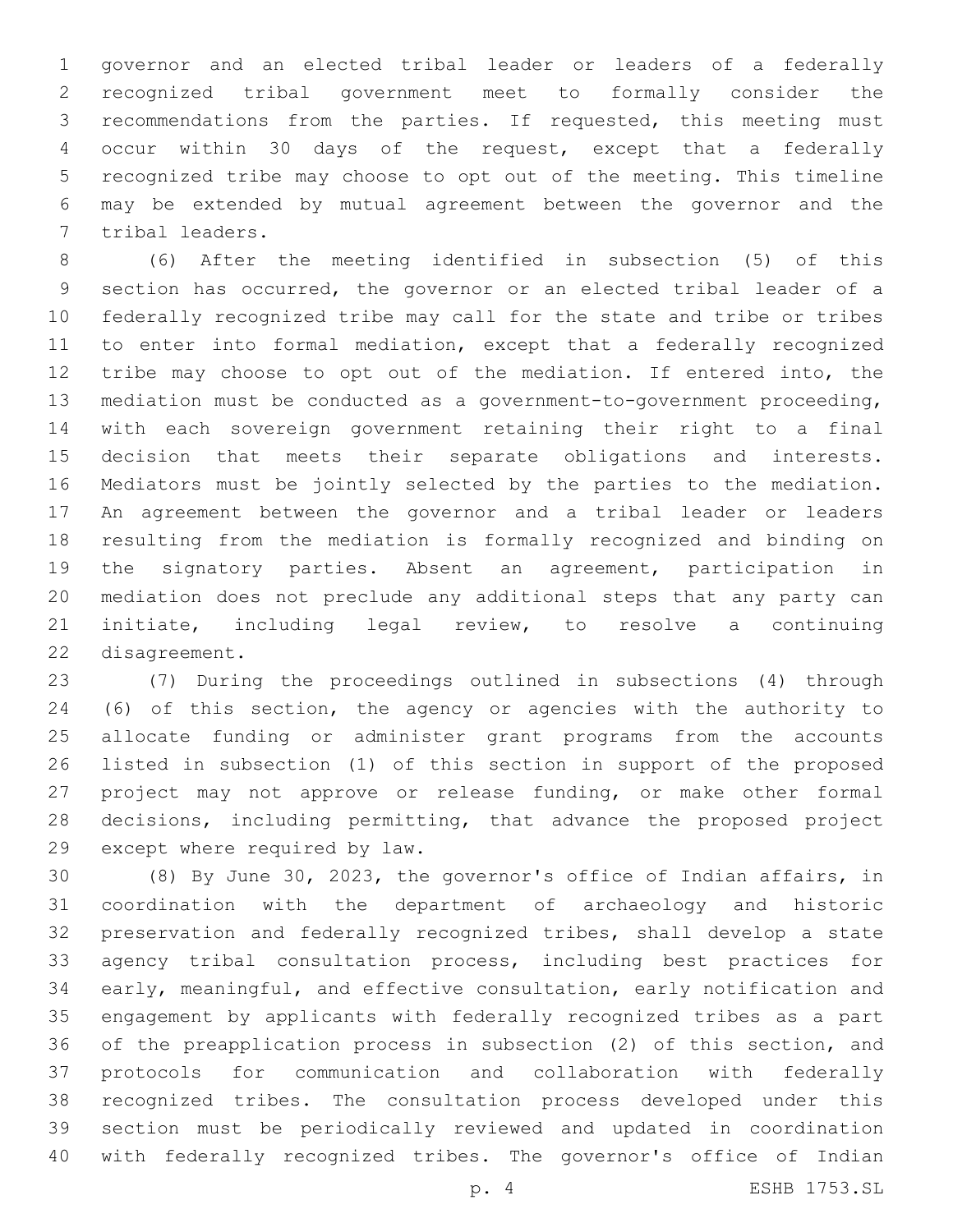affairs must provide training and other technical assistance to state agencies, as they implement the required consultation. Notwithstanding the governor's office of Indian affairs' ongoing work pursuant to this subsection, the provisions of subsections (1) through (7) and (9) of this section become effective as of the 6 effective date of this section.

 (9) The requirements of this section apply to local governments 8 that receive funding from the accounts created in RCW 70A.65.250, 70A.65.260, and 70A.65.270, where that funding is disbursed to project and program applicants. Where requested, the governor's office of Indian affairs must provide training and other technical assistance to local government agencies as they implement the 13 consultation requirements of this section.

 (10) Any agency subject to or implementing this section may adopt rules in furtherance of its duties under this section.

 (11) Subject to the availability of amounts appropriated for this specific purpose, the department must establish a tribal capacity grant program to provide funding to federally recognized tribes for 19 the costs of implementing this section.

 **Sec. 2.** RCW 70A.65.250 and 2021 c 316 s 28 are each amended to 21 read as follows:

 (1)(a) The climate investment account is created in the state treasury. Except as otherwise provided in chapter 316, Laws of 2021, all receipts from the auction of allowances authorized in this chapter must be deposited into the account. Moneys in the account may 26 be spent only after appropriation.

 (b) Projects or activities funded from the account must meet high labor standards, including family sustaining wages, providing benefits including health care and employer-contributed retirement plans, career development opportunities, and maximize access to economic benefits from such projects for local workers and diverse businesses. Each contracting entity's proposal must be reviewed for equity and opportunity improvement efforts, including: (i) Employer paid sick leave programs; (ii) pay practices in relation to living wage indicators such as the federal poverty level; (iii) efforts to evaluate pay equity based on gender identity, race, and other protected status under Washington law; (iv) facilitating career development opportunities, such as apprenticeship programs, internships, job-shadowing, and on-the-job training; and (v)

p. 5 ESHB 1753.SL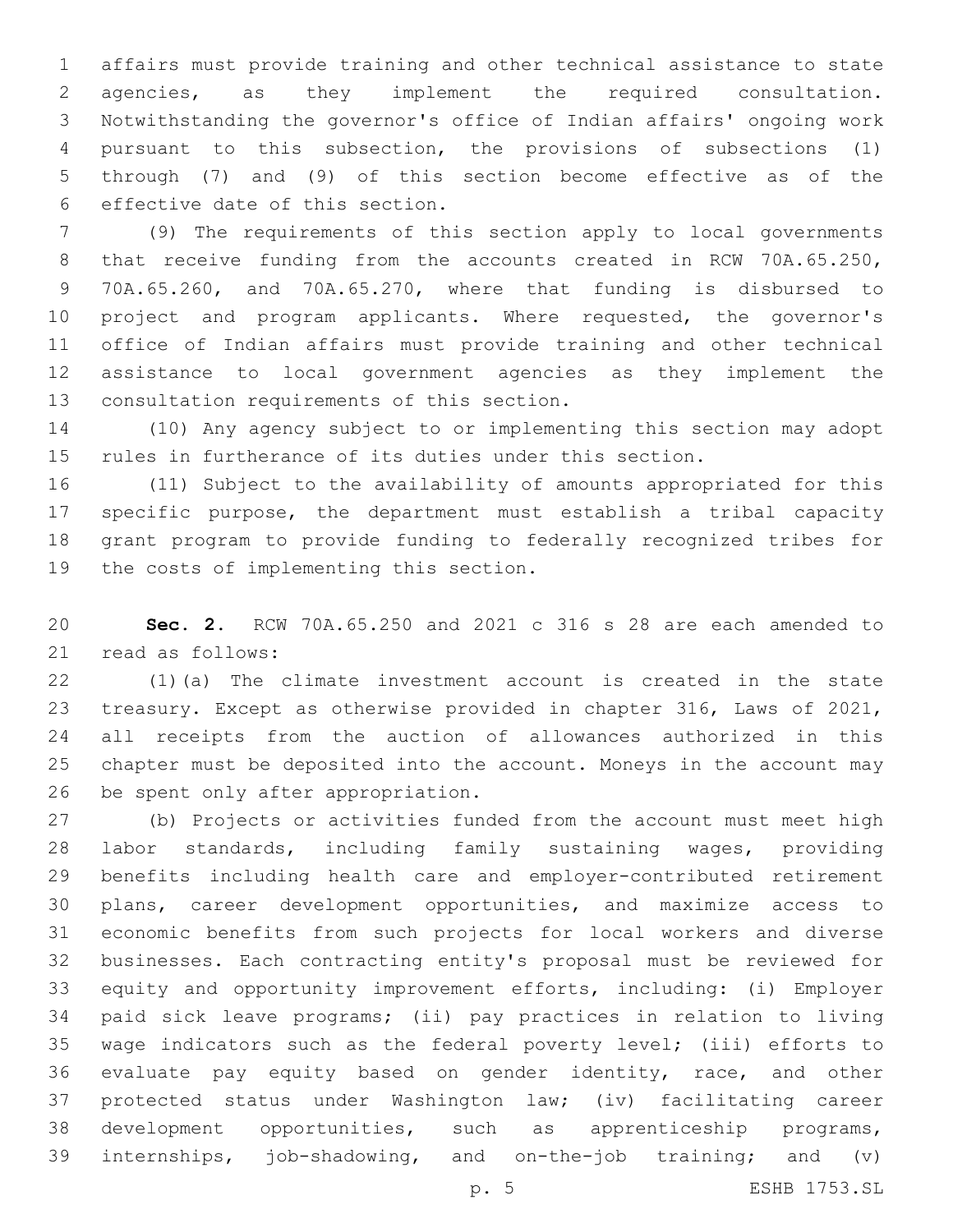employment assistance and employment barriers for justice affected 2 individuals.

 (2) Moneys in the account may be used only for projects and programs that achieve the purposes of the greenhouse gas emissions cap and invest program established under this chapter and for tribal capacity grants under section 1 of this act. Moneys in the account as described in this subsection must first be appropriated for the administration of the requirements of this chapter, in an amount not to exceed five percent of the total receipt of funds from allowance auction proceeds under this chapter. Beginning July 1, 2024, and annually thereafter, the state treasurer shall distribute funds in 12 the account that exceed the amounts appropriated for the purposes of 13 this subsection (2) as follows:

 (a) Seventy-five percent of the moneys to the climate commitment 15 account created in RCW 70A.65.260; and

 (b) Twenty-five percent of the moneys to the natural climate 17 solutions account created in RCW 70A.65.270.

 (3) The allocations specified in subsection (2)(a) and (b) of this section must be reviewed by the legislature on a biennial basis based on the changing needs of the state in meeting its clean economy and greenhouse gas reduction goals in a timely, economically 22 advantageous, and equitable manner.

 **Sec. 3.** RCW 43.376.020 and 2021 c 316 s 40 and 2021 c 314 s 23 are each reenacted and amended to read as follows:

 In establishing a government-to-government relationship with 26 Indian tribes, state agencies must:

 (1) Make reasonable efforts to collaborate with Indian tribes in the development of policies, agreements, and program implementation that directly affect Indian tribes and develop a consultation process that is used by the agency for issues involving specific Indian tribes. Covered agencies, as defined in RCW 70A.02.010, subject to the requirements of chapter 70A.02 RCW, must offer consultation with Indian tribes on the actions specified in RCW 70A.02.100. State 34 agencies described in ((section 6 of this act)) section 1 of this act must offer consultation with Indian tribes on the actions specified in ((section 6 of this act)) section 1 of this act;

 (2) Designate a tribal liaison who reports directly to the head 38 of the state agency;